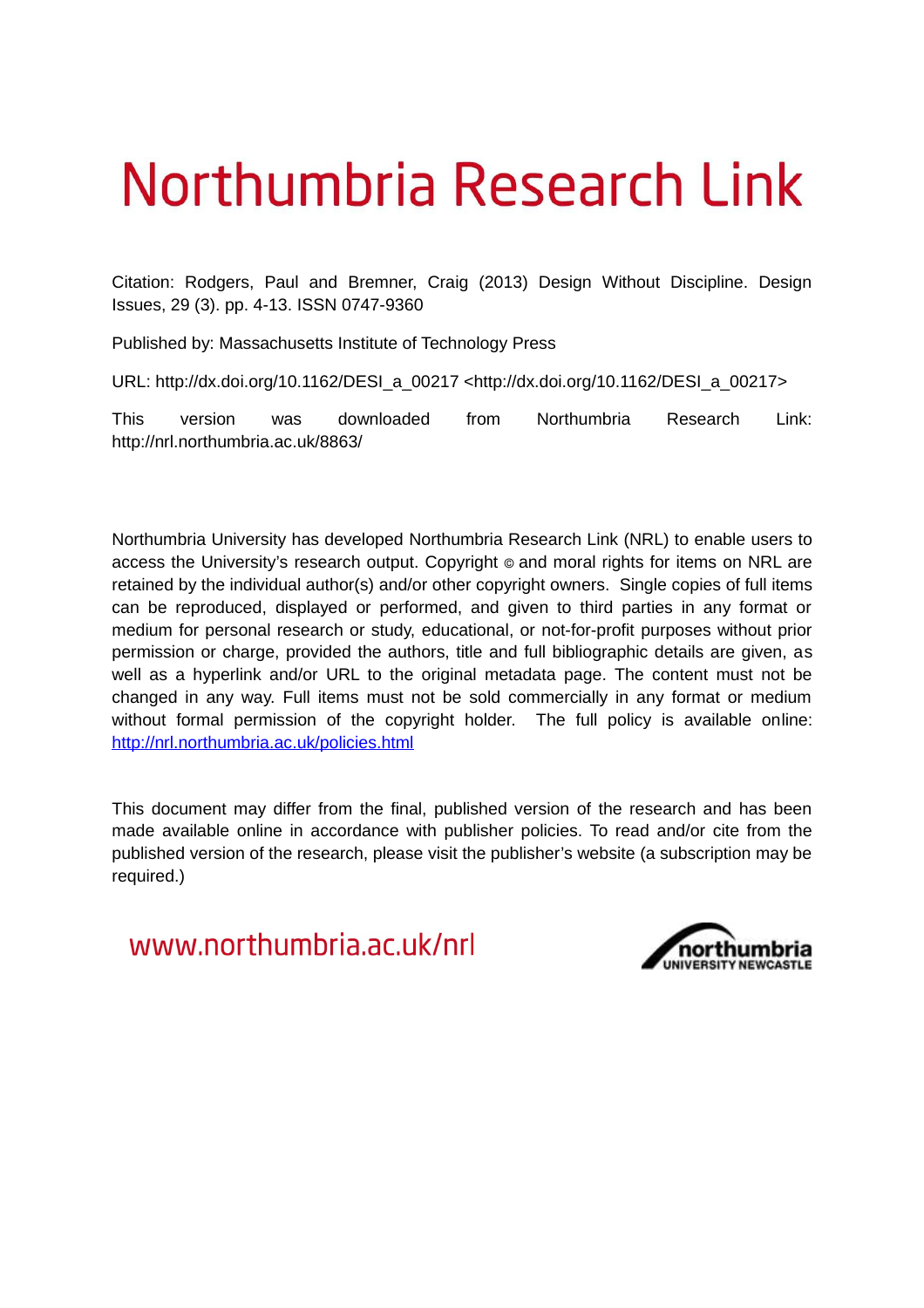## **Design Without Discipline**

Craig Bremner, Paul Rodgers

#### **Introduction**

Design, again, finds itself in the midst of a crisis from a number of different perspectives, including professional, cultural, technological, and economic forces. The present crisis, however, is not new. Almost 20 years ago, design's crisis of identity was highlighted in Adam Richardson's paper, "The Death of the Designer," in which he reminded us that design's crisis had been around since the days of the Italian Radical Design Movement of the 1960s.<sup>1</sup> In addition, at about the same time, Dan Friedman, in his book *Radical Modernism,* argued from a historical perspective that design is in crisis and is searching for a new sense of balance and vision in a period of historic transformation.<sup>2</sup> Throughout the book, Friedman emphasizes the responsibility of designers to avoid overspecialization and to see their work as an important creative aspect of a larger cultural context.

 That design is in crisis from a disciplinary perspective has been suggested more recently, as well. Of course, this state of crisis is not unique to design—most disciplines are in crisis at some point in their development. Nevertheless, recent evidence of design's methodological reinvention indeed suggests that design as a discipline is "in crisis."<sup>3</sup> The robust debates around research methods and design, articulating a number of territorial engagements, appear to have missed the general understanding in disciplinary scholarship that such debates about research methods are already an indication of a discipline "in crisis."<sup>4</sup> A similar point is made by Nigel Cross when he reminds us of the concerns that arise every 40 years or so in design research.<sup>5</sup> Cross describes how, in the 1920s, the search focused on developing scientific design products; then in the 1960s, the concern shifted to finding a scientific design process. According to Cross's chronological calculations, then, that we are now experiencing another crisis about the development and use of appropriate research methods in design is no coincidence. Richardson's essay proclaimed 20 years ago that design "…is in a crisis of identity, purpose, responsibility, and

- 1 Adam Richardson, "The Death of the Designer," Design Issues 9, no. 2 (1993): 34–43.
- 2 Dan Friedman, Radical Modernism (New Haven: Yale University Press, 1994).
- 3 Joyce S. R. Yee and Craig Bremner, "Methodological Bricolage–What Does It Tell Us About Design?" in Proceedings of the Doctoral Education in Design Conference (Hong Kong: Hong Kong Polytechnic University, 2011), 181–90.
- 4 John Law and John Urry, "Enacting the Social," Economy and Society 33, no. 3 (2004): 390–410.
- 5 Nigel Cross, "Designerly Ways of Knowing: Design Discipline Versus Design Science," Design Issues 17, no. 3 (2001): 49.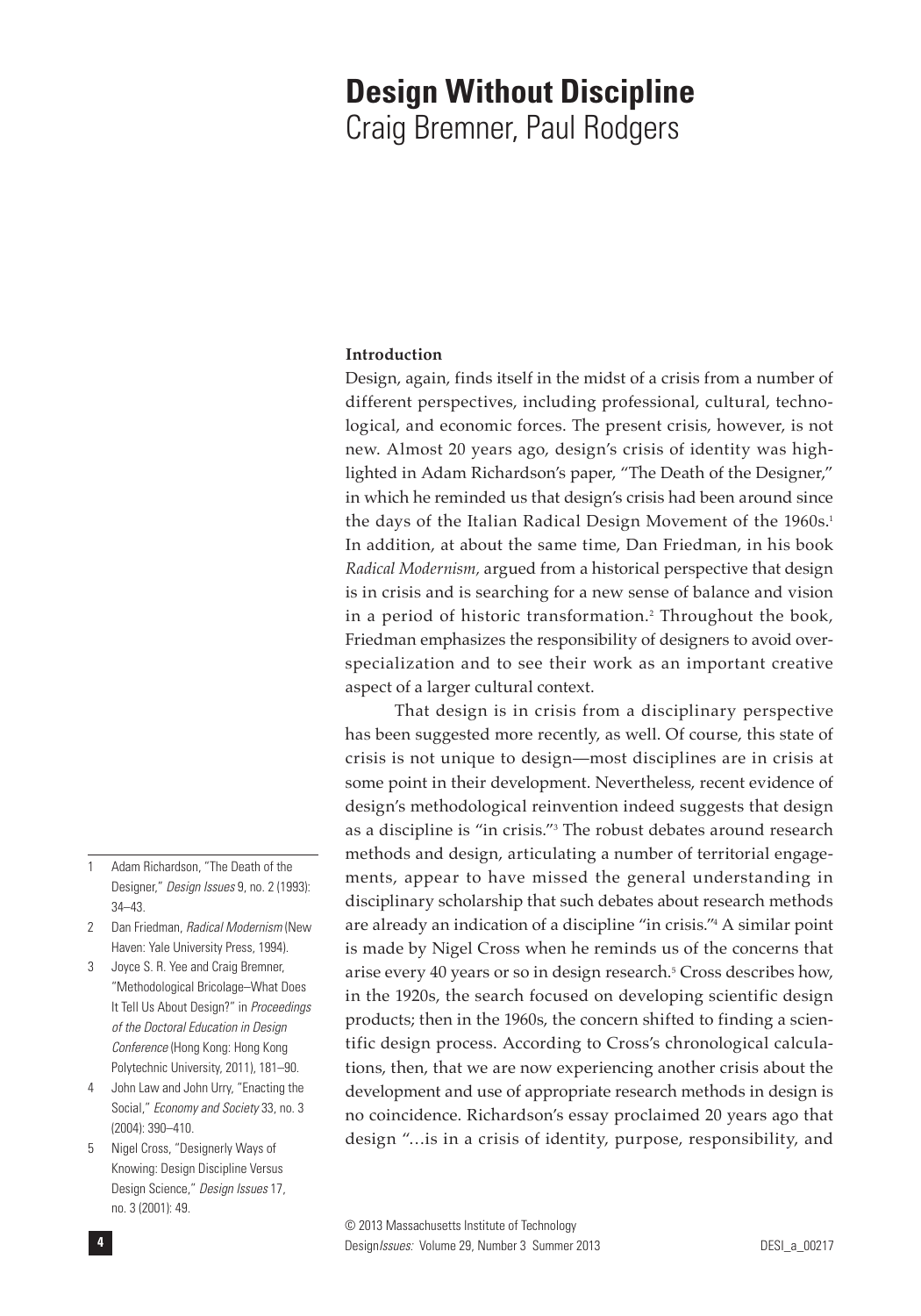meaning…" and that "…the viability of the profession as it is currently practiced needs to be seriously considered, its boundaries examined, and its values reconsidered."<sup>6</sup> This paper seeks to explore design's crisis as it wrangles with its disciplinary boundaries.

### **The Serious Profession of Design**

We are told by Donald A. Norman in the Epilogue to his book, *Emotional Design: Why We Love (or Hate) Everyday Things,* that we are all designers,<sup>7</sup> yet arguably one of the greatest designers of all time, Dieter Rams, states that he is "…troubled by the devaluing of the word design" and that he finds himself "…now being somewhat embarrassed to be called a designer."<sup>8</sup> To combat the devalued meaning, he suggests treating the discipline of design seriously, understanding that design "is not simply an adjective to place in front of a product's name to somehow artificially enhance its value."<sup>9</sup>

 As a signatory to the "The Munich Design Charter," published in *Design Issues* in 1991, Rams knows design's responsibilities in all parts of contemporary life.10 This charter states that design must concern itself with "…economy as well as ecology, with traffic and communication, with products and services, with technology and innovation, with culture and civilization, with sociological, psychological, medical, physical, environmental, and political issues, and with all forms of social organization."11 Now, 20 years later, Rams needs to remind us again "…that design is a serious profession, and for our future welfare we need to take the profession of design seriously…."<sup>12</sup>

 If we follow Donald Norman and others' claims that "…we are all designers," we could cite evidence for the growing phenomenon of "amateur designers;"13 but more pressing on the discipline has been the contention that design is everything—from the design of objects that we use on a daily basis, to the design of cities, landscapes, nations, cultures, bodies, genes, and the way we produce food, to the way we travel, build cars, and clone sheep.<sup>14</sup> In fact, long before the emergence of the biotech and financial services economies, Ernesto Rogers succinctly described design's reach as "*…dalla cucchiaio alla citta* [trans: from the spoon to the city]."15 Even before everything became design and Norman declared that we are all designers, Lazlo Maholy-Nagy structured his pedagogy at the Bauhaus around the general notion that "…everybody is talented;"16 Joseph Beuys later enlarged the scope of Maholy-Nagy's statement when he professed that "everyone is an artist."17 All these generous assertions illustrate what Thierry de Duve describes as the shift from the academic model to the modern model of art education, in which talent is replaced with creativity.<sup>18</sup> Talent resided in the few and required skill,

- 6 Adam Richardson, "The Death of the Designer," Design Issues 9, no. 2 (1993): 34.
- 7 Donald Norman, Emotional Design: Why We Love (or Hate) Everyday Things (New York: Basic Books, 2004), 213.
- 8 Matt Warman, "Dieter Rams: Apple has Achieved Something I Never Did," The Telegraph, June 7, 2011, www.telegraph.co.uk/technology/ apple/8555503/Dieter-Rams-Apple-hasachieved-something-I-never-did.html (accessed March 13, 2012).
- 9 Ibid.
- 10 Dieter Rams et al., "The Munich Design Charter," Design Issues 8, no. 1 (1991): 74–77.
- 11 Ibid., 75
- 12 Warman, "Dieter Rams," www.telegraph. co.uk/technology/apple/8555503/Dieter-Rams-Apple-has-achieved-something-Inever-did.html (accessed April 11, 2012).
- 13 Norman, Emotional Design: Why We Love (or Hate) Everyday Things, 225–26.
- 14 Bruno Latour, "A Cautious Prometheus? A Few Steps Towards a Philosophy of Design (With Special Attention to Peter Sloterdijk)" Keynote Lecture for the Networks of Design meeting of the Design History Society, Falmouth, Cornwall, 3rd September 2008, Sciences-Po (2008).
- 15 Deyan Sudjic, The Language of Things: Understanding the World of Desirable Objects (New York: W. W. Norton, 2009), 34.
- 16 Victor Margolin and Richard Buchanan, The Idea of Design (Cambridge, MA: MIT Press, 1996), 38.
- 17 Caroline Tisdall, Joseph Beuys (London: Thames & Hudson), 7.
- 18 Thierry de Duve, "When Form Has Become Attitude—And Beyond" in The Artist and the Academy: Issues in Fine Art Education and the Wider Cultural Context, ed. Stephen Foster and Nicholas deVille (Southampton: John Hansard Gallery, 1994),19–31.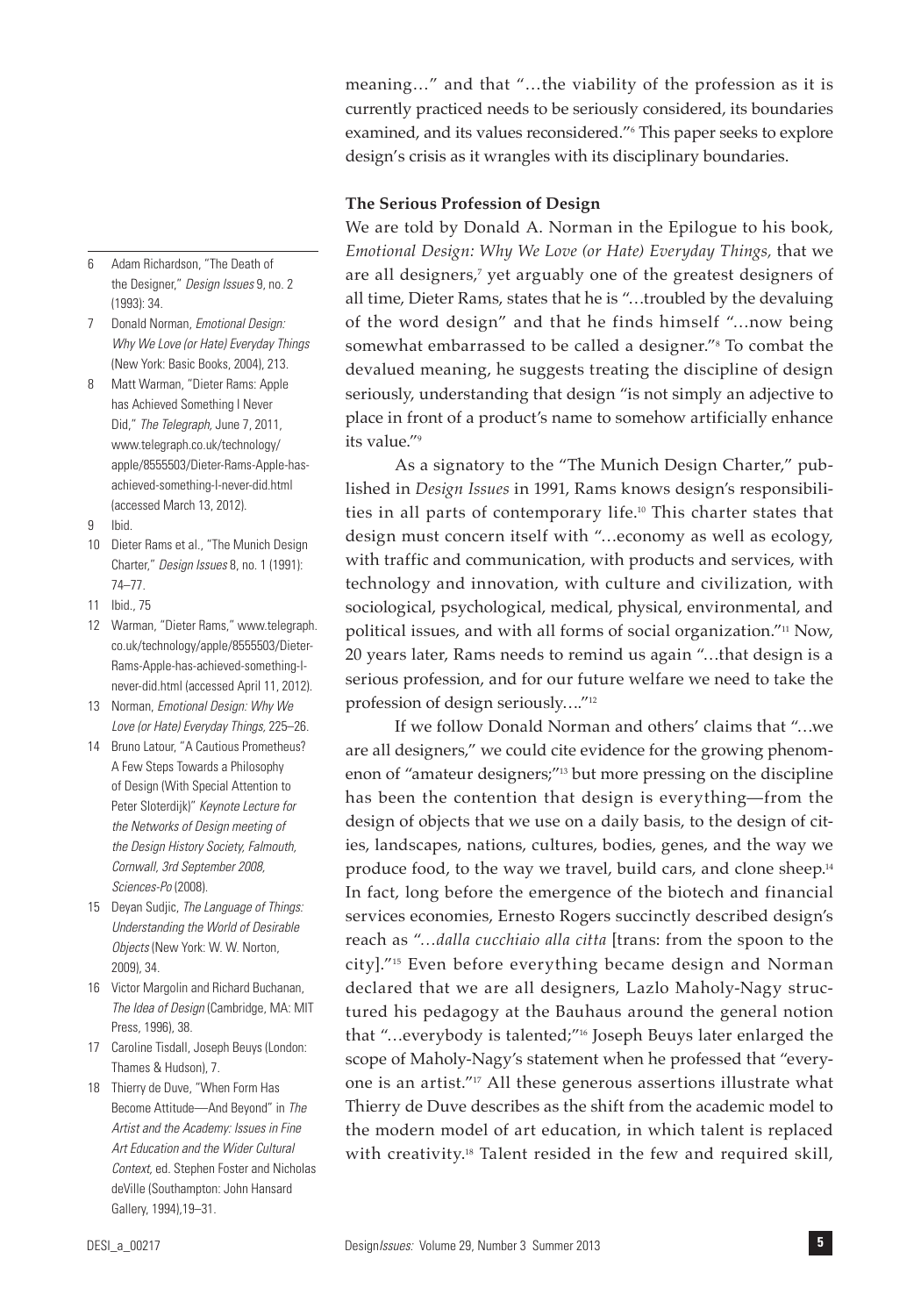whereas creativity was universal and just required a medium for its expression. Superseding the modern in de Duve's critique was the postmodern, where attitude replaced creativity and required a "practice" for its form. Nearly 20 years later, we are just playing catch-up by imagining that everyone can practice design.

 Rams laments the devaluing of the word "design" because the practice of design is serious. Ettore Sottsass warned long ago that design has deep and durable ethical and political dimensions and requires knowledge and consideration of our relationship with each other and the world we are changing (our anthropological condition) because, while the effect of design can be short-lived, it can also last a very long time.19 Being reminded about the seriousness of design comes at a time when the relationship between production and the project of design has been changed by digital technology. Instead of projecting "what-might-become," the digital is producing the design of an "other" world where the project is to archive "what-was." At this time, in these changed conditions, we find that the discipline of design is dissolving.

#### **The Dissolving of the (Design) Discipline(s)**

The boundaries of what were once recognized as discrete design disciplines, such as product, graphic, textile, and fashion design, have been ruptured and continue to dissolve.<sup>20</sup> Key among these changes is the realization that an indeterminacy of professional boundaries now exists, and fluid patterns of employment within and between traditional design disciplines is commonplace (see Figure 1).

#### *The Rupturing and Blurring of the Design Disciplines*

Moreover, many modern-day design pursuits, such as the design of domestic products like audio equipment, communication devices,

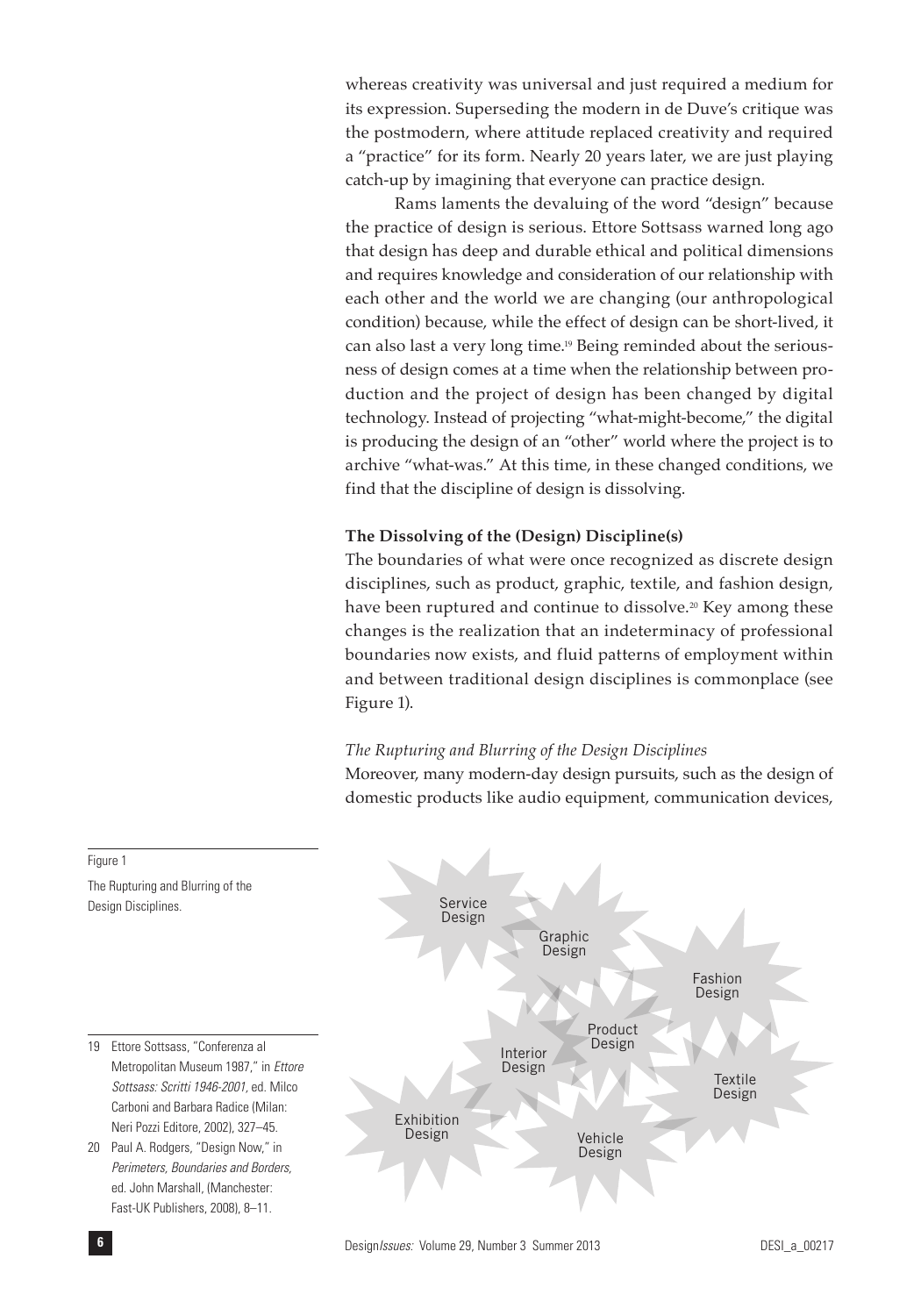#### Figure 2

Design as a Central Component in Contemporary Design.



and electronic products, require a core of designerly activity supported by other subject specialist areas, such as engineering, anthropology, business, and other areas of expertise (see Figure 2).

*Design as a Central Component in Contemporary Design Practice* A number of possible reasons exist to explain the crisis and fragmentation among conventional design disciplines, including:

- *The crisis of professionalism*. The design world today is a challenging and dynamic arena where professional disciplinary boundaries are continually blurring. Growing evidence suggests that design is in the middle of a great transformation, inasmuch as the market-driven years of the 1980s and 1990s have given way to a more people-centered era. Thus, today we experience and inhabit a situation where a blurring of traditional design domains exists and a new capacity for collaboration has encouraged new types of design practice.<sup>21</sup> Atkinson believes this change is not so much a crisis for design, but a crisis for the design profession: "Post-industrial manufacturing necessitates a new kind of designing that has the potential to create a different role for the designer."<sup>22</sup>
- *The crisis of the economy*. Financial and royalty patterns in design are in crisis. McGuirk's recent exposé on the fiftieth anniversary of the Milan Furniture Fair revealed that the vast majority of the designers exhibiting there are barely able to afford to pay their own rent. More than 2,700 furniture leading brand manufacturers exhibited
- 21 Christopher Hight and Chris Perry, "Collective Intelligence in Design," Architectural Design 76, no. 5 (2006): 5–9.
- 22 Paul Atkinson, "Boundaries? What Boundaries? The Crisis of Design in a Post-Professional Era," in Proceedings of the 8th European Academy of Design Conference (Aberdeen: The Robert Gordon University, 2009), 34.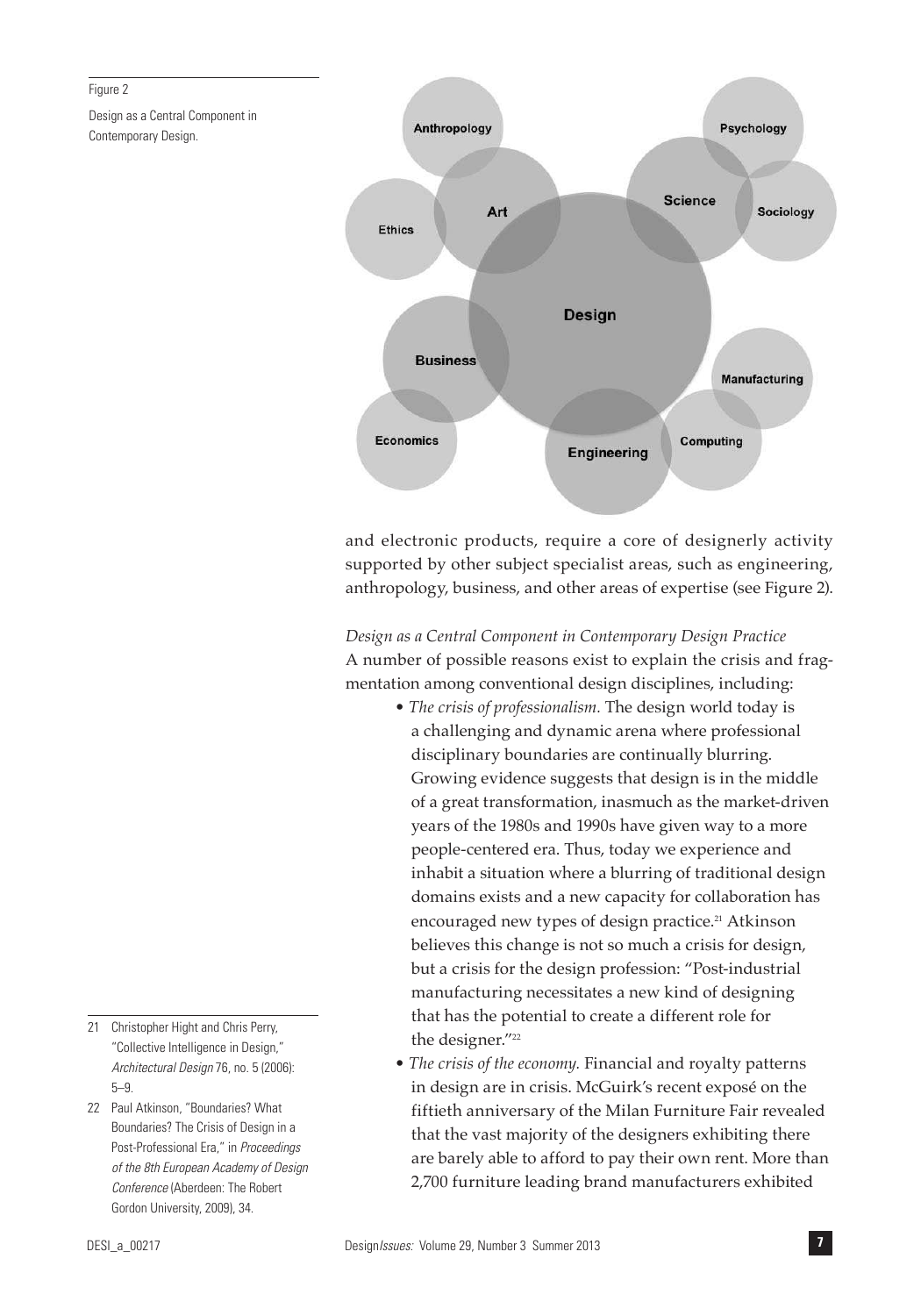their work at the Salone Internazionale del Mobile, Milano in April 2011, where many of the lamps and chairs are prototypes produced by designers for free, in the hope they will make their money back in royalties. As McGuirk discovered, however, "Only the lucky few ever do. I spoke to one young designer who has five items in production with a respected Italian manufac turer—no small achievement. 'My royalty check last year came to 600 Euros,' he said. [That's] half a month's rent."23 This downgrade of the financial stock of design ers coincides with the "financialization" of the global economy, which has turned all exchanges into a derivative, a form of insurance against change. For a profession predicated on change, this development is potentially terminal.

 • *The crisis of technology.* Explosive developments in information and computing technologies, encouraged by the enhancement in telecommunication technologies, new interconnections, and new configurations of knowledge, have materialized and presented new opportunities for creative practice.<sup>24</sup> Hight and Perry propose a reformulation of practices around networked communication infrastructures as conduits for new power.25 The significant developments in information and computing technologies have created processes and procedures that enable individuals to engage in a form of digital design and production that calls into question their familiar relationship with consumer products.

As a result of these crises of professionalism, the economy, and technology we can say today that design is characterized by fluid, evolving patterns of practice that regularly traverse, transcend, and transfigure disciplinary and conceptual boundaries. This mutability means that design research, education, and practice are continually evolving and "…new hybrids of design are emerging…; they're a mixture of artists, engineers, designers, thinkers." 26

 This paper posits that the terrain of design continues to shift and extend well beyond the boundaries of the (single) discipline. Design now encompasses multiple disciplinary perspectives (i.e., it is characterized by multidisciplinarity) and entails cross-disciplinary pursuits. In addition, interdisciplinarity arises where several disciplines help create unified, sustained and substantial outcomes, even to the degree that a new disciplinary endeavor could develop. It has gone beyond transdisciplinarity, toward a disciplinary condition in which globalization and the proliferation of the digital result in connections that are no longer "amid"

- 23 Justin McGuirk, "Designs for Life Won't Make You a Living," The Guardian, April 18, 2011.
- 24 Michael Gibbons, Camille Limoges, Helga Nowotny, Simon Schwartzmann, Peter Scott, and Martin Trow, The New Production of Knowledge: The Dynamics of Science and Research in Contemporary Societies (London: Sage Publications,1994).
- 25 Hight and Perry, "Collective Intelligence in Design," 5–9.
- 26 Daniel West, "A New Generation," ICON 43 (2007): 56–64.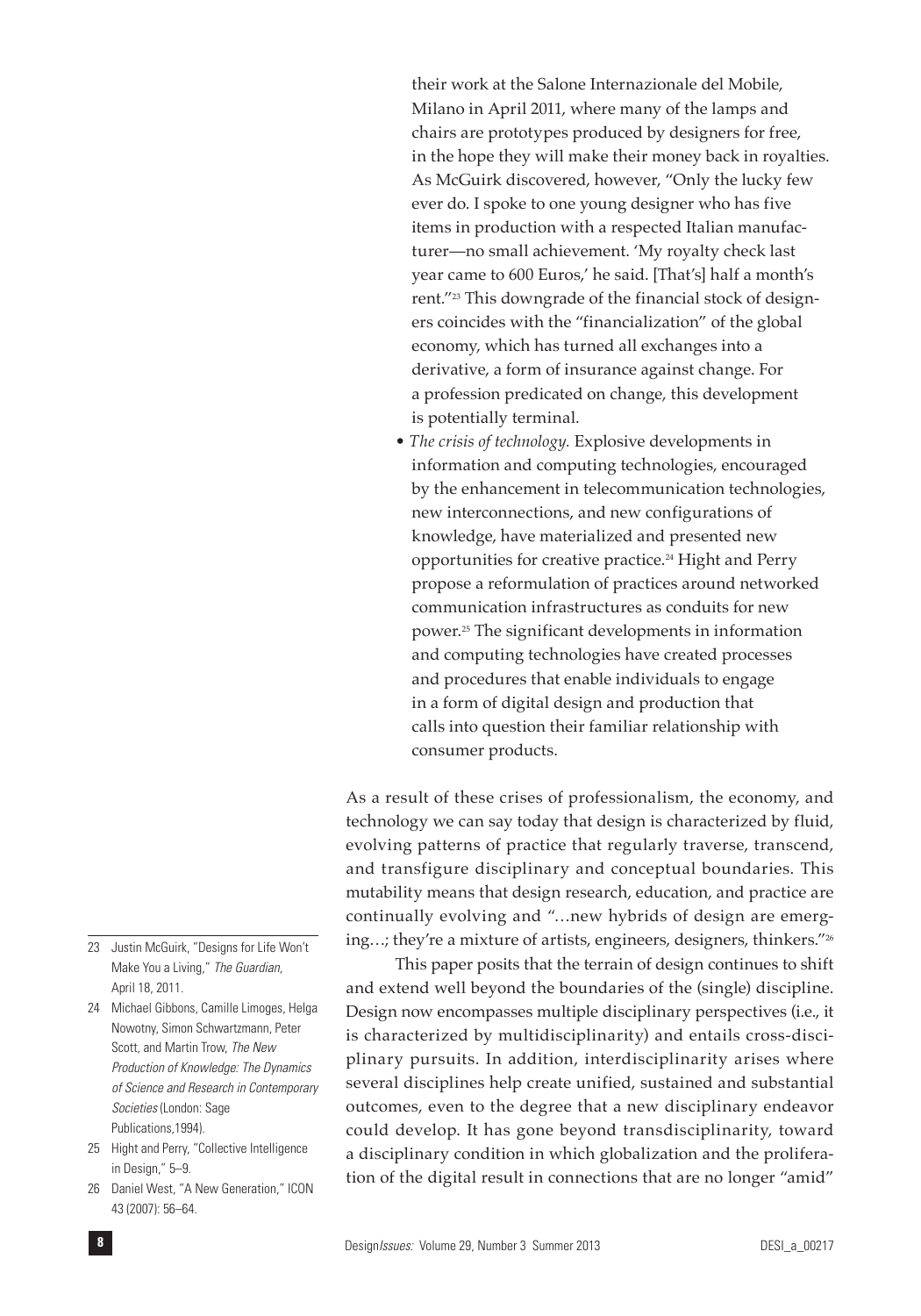- 27 John Chris Jones, "PhD Research in Design," Design Studies 19, no. 1 (1998): 5.
- 28 Clive Dilnot, "Some Futures for Design History?" Journal of Design History 22, no. 4 (2009): 392.
- 29 For architecture, see Jane Rendell, "Architectural Research and Disciplinarity," Architectural Research Quarterly 8, no. 4 (2004): 141–47; for engineering, see Tetsuo Tomiyama, Valentina D'Amelio, Jill Urbanic, and Waguih H. ElMaraghy, "Complexity of Multi-Disciplinary Design," CIRP Annals-Manufacturing Technology 56, no. 1 (2007): 185–88.
- 30 Thomas Dykes, Paul A. Rodgers, and Michael Smyth, "Towards a New Disciplinary Framework for Contemporary Creative Design Practice," CoDesign 5, no. 2 (2009): 99–116.
- 31 Julie Thompson Klein, "Integration, Evaluation, and Disciplinarity," in Transdisciplinarity: Recreating Integrated Knowledge, ed. Margaret A. Somerville and David J. Rapport (Oxford: EOLSS Publishers Co. Ltd, 2000), 49–59.
- 32 Julie Thompson Klein, "Notes Toward a Social Epistemology of Transdisciplinarity," Bulletin Interactif du Centre International de Recherches et Etudes 12 (February 1998), http://perso. club-internet.fr/nicol/ciret/bulletin/b12/ b12c2.htm (accessed March13, 2012).
- 33 Erich Jantsch, "Towards Interdisciplinarity and Transdisciplinarity in Education and Innovation" in Interdisciplinarity: Problems of Teaching and Research: Proceedings of Seminar on Interdisciplinarity in Universities, ed. G. Berger, A. Briggs, and G. Michaud (Paris: Organization for Economic Co-operation and Development, 1972), 97–121.
- 34 Zachary Stein, "Modeling the Demands of Interdisciplinarity: Toward a Framework for Evaluating Interdisciplinary Endeavors," Integral Review 4 (2007).

disciplines and cannot be measured "across" them, nor even can be seen as encompassing a "whole," united system. In fact, the digital has generated an "other" dimension so that we might now need to consider "alter-disciplinarity" or "undisciplinarity" as the most effective approach for the future of design.

 John Chris Jones in 1998 hinted at an "alter-disciplinary" or "undisciplinary" approach to research in design when he stated that the nature of a PhD qualification for designers should include "[a] measure of ability to integrate imagination and reason, technology and art, and to make noticeable improvements to the quality of industrial life and its products. To successfully integrate art and science—as art/science—a new discipline, if you want to give it a name. Difficult!"<sup>27</sup>

 For design to find itself without discipline has been precipitated by the prescriptive manner of digital's total disrespect for the disciplines; as we demonstrate, this disregard has resulted in the dissolution of the disciplines. Coupled with design's poor historiography, we argue that design now finds itself in a position of not knowing what to project.<sup>28</sup>

#### **Disciplinarity**

Debates around disciplinarity are not new. Many authors have investigated a variety of disciplinary perspectives across a wide range of design activities, including architecture and engineering design.29 An earlier paper by Dykes, Rodgers, and Smyth develops a new disciplinary framework for emerging forms of design practice.30 One aim of this new disciplinary framework was to better facilitate the location and delineation of activities and outputs in emerging types of design practice, research, and education.

 The first international conference for interdisciplinary studies was held in 1970. Here, Erich Jantsch presented a set of hierarchical terms to describe forms of collaboration that involve alternative disciplines.31 This framework is cited several times in key texts concerning knowledge production across disciplines, and Jantsch is most commonly associated with coining the currently popular term, transdisciplinary, which emerged during the conference.32 Jantsch in his framework was intent on providing specific characteristics that nuance the disciplinary terms, thus making explicit the form of cooperation in question.<sup>33</sup> The hierarchy begins with "multidisciplinary," the simplest form of work proceeding from the single discipline, and then continues with pluridisciplinary, crossdisciplinary, interdisciplinary, and transdisciplinary. Each term relates to variations in the structure and complexity of group work across disciplines in a hierarchical fashion.<sup>34</sup>

 The terms are commonly used outside this framework. For example, "interdisciplinary" is often used in a non-specific manner to refer to general collaboration across disciplines, and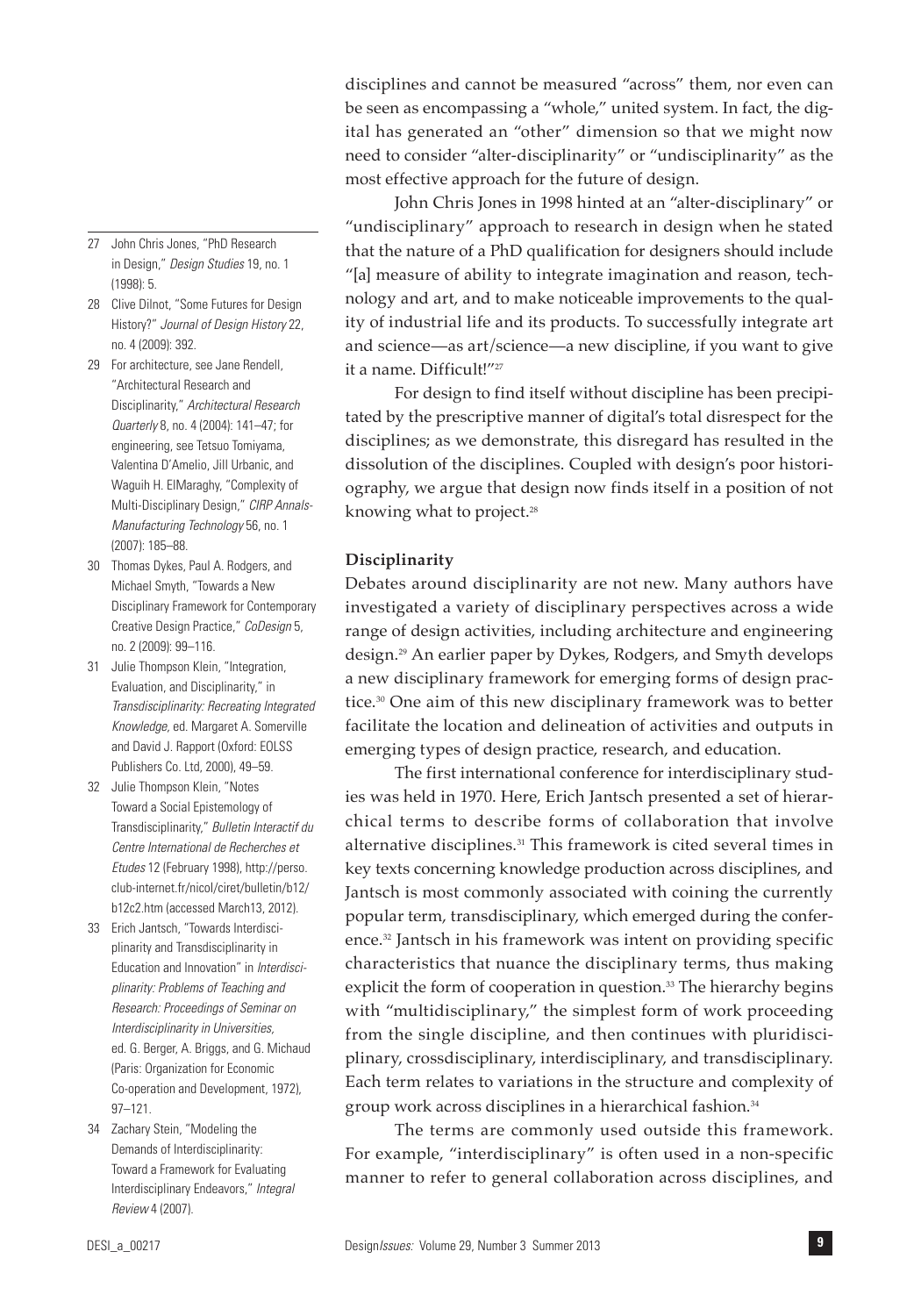crossdisciplinary is often used in adjectival form to describe movement between disciplines.<sup>35</sup> Because of their imprecise use, the terms are often confused and not solidly defined in the literature. Since Jantz's construction of the original disciplinary hierarchy, many other scholars have tried to distinguish between the terms, and as a result, a variety of different interpretations have developed across different disciplines.<sup>36</sup>

 Further structural considerations arise in looking at what has happened to the integrity of the disciplines. The first is that the critique of interdisciplinarity and its other fragmentary forms is impossible to conduct from within a disciplinary perspective. Whatever doubts we might have about what has become of the discipline of design, we have to be aware of the fact that disciplines are designed, variously, to perpetuate and domesticate doubt as healthy skepticism, to produce a sense of belonging and submission to a set of regularized practices, and to create a space where expertise is internally unstable.<sup>37</sup> Thus, design should be aware that it has to use discrete tactics to analyze its blurring disciplinarity.

 Stanley Fish argues that "…being interdisciplinary is so very hard to do…" on the basis that, despite having a historical core that cannot be ignored, disciplines are not natural, and their identity is conferred by relation to other disciplines, making it impossible for an authentic critique.38 However, 20 years later in the ongoing debate around the disciplines, Mitchell responds to Fish, claiming instead that interdisciplinarity "…is in fact all too easy." Mitchell bases his negation on a taxonomy of three different kinds of interdisciplinarity: "…top-down (conceptually synthesized), bottom-up (socially motivated), and indisciplinarity (anarchist) or what he now calls lateral interdisciplinarity...."<sup>39</sup> The first looks to frame an overarching system in which all disciplines relate; the second responds to emergencies and upheavals in disciplines; and the last is a rupture in the continuity of the regularizing practices of disciplines (i.e., the disciplines disciplining the disciplines, or self-discipline). In this paper, we argue that the blurred disciplines cannot exist with the disciplines, so when design now finds itself without discipline, we need to find what *does* exist.

 With this understanding, Stein's hypothetical framework of individual competencies can be refined. Table 1, in the next section, uses Stein's terms, "disciplinary," "multidisciplinary," "crossdisciplinary," "interdisciplinary," and "transdisciplinary," and adds to them "pluridisciplinary," "metadisciplinary," "alterdisciplinary," and "undisciplinary" for a more developed perspective on the notion of what has become of disciplinarity in design.

- 35 Rudolf Kötter and Philip W. Balsiger, "Interdisciplinarity and Transdisciplinarity: A Constant Challenge to the Sciences." Issues in Integrative Studies 17 (1999): 87–120.
- 36 Michael Gibbons, Camille Limoges, Helga Nowotny, Simon Schwartzmann, Peter Scott, and Martin Trow, The New Production of Knowledge: The Dynamics of Science and Research in Contemporary Societies (London: Sage Publications, 1994).
- 37 Bill Brown, "Counting (Art and Discipline)," Critical Inquiry 35, no. 4 (2009): 1032–53; James Chandler, "Introduction: Doctrines, Disciplines, Discourses, Departments," Critical Inquiry 35, no.4 (2009): 729–46; and Robert Post, "Debating Disciplinarity," Critical Inquiry 35, no. 4 (2009): 749–70, respectively.
- 38 Stanley Fish, "Being Interdisciplinary Is So Very Hard to Do," Profession 89 (1989): 15–22.
- 39 William J. T. Mitchell, "Art, Fate, and the Disciplines: Some Indicators," Critical Inquiry 35, no. 4 (2009): 1023–31, 1026.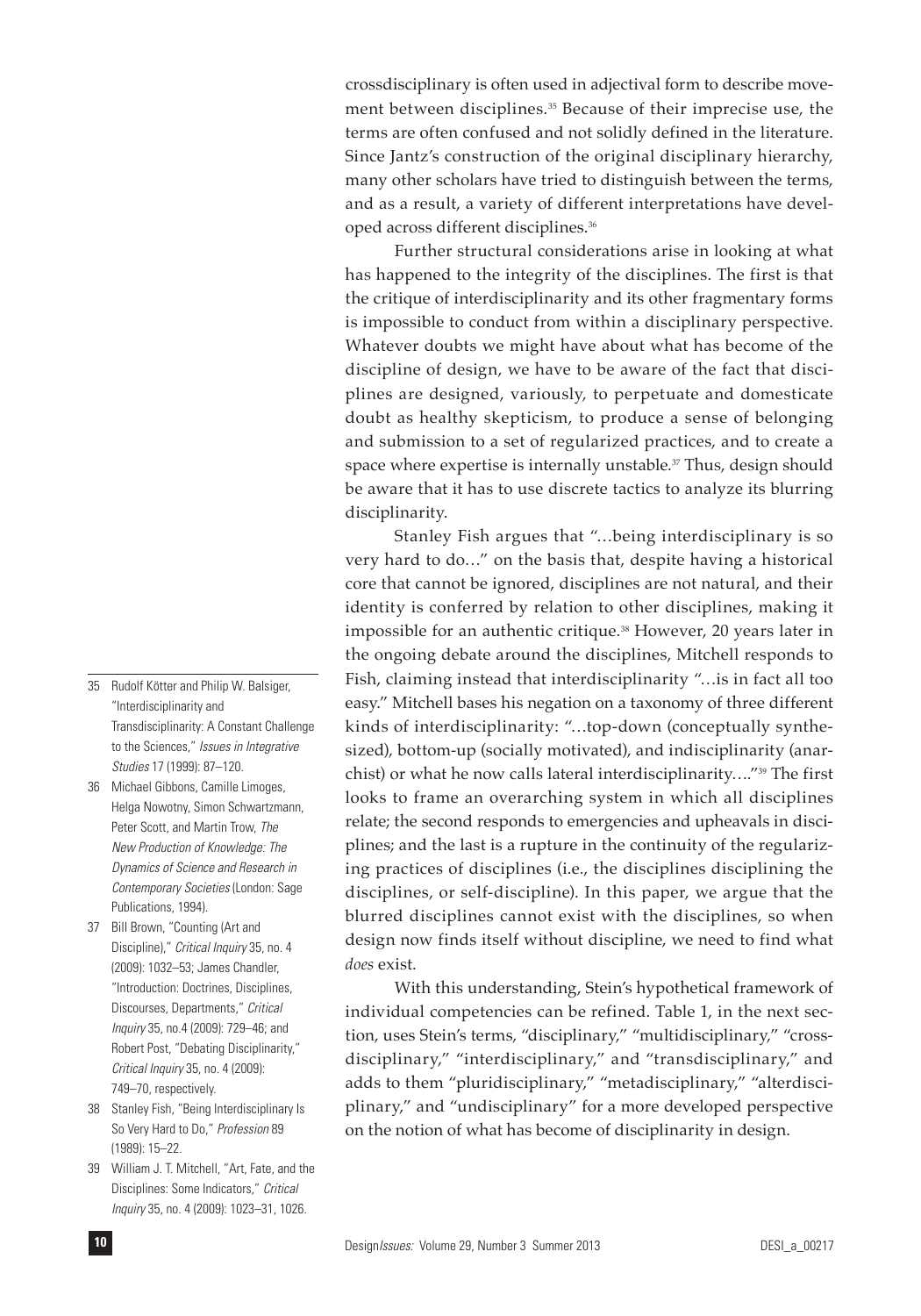- 40 John Marshall and Julian Bleecker, "Undisciplinarity," in Digital Blur: Creative Practice at the Boundaries of Architecture, Design and Art, ed. Paul Rodgers and Michael Smyth (Oxon: Libri Publishers, 2010), 216–23.
- 41 Paul A. Rodgers and Craig Bremner, "Alterplinarity: The Undisciplined Doctorate and the Irresponsible Candidate," in Proceedings of the Doctoral Education in Design Conference (Hong Kong: Hong Kong Polytechnic University, 2011), 27–34.

#### **Design Losing Its Discipline**

The preceding section has illustrated briefly the disciplinary dissolve of design and the relational response of the disciplines. Given that the global problems of the twenty-first century are increasingly complex and interdependent, and that they are not isolated to particular sectors or disciplines, the possibility exists that design might need to be "undisciplined" in its nature (Mitchell's indisciplinarity). Moreover, there might even be a need for the designer to be "irresponsible" because we need more playful and habitable worlds that the old forms of production are ill-equipped to produce.<sup>40</sup> Moving toward an "undisciplined" design in an age of what we have labeled in a recent paper "alterplinarity" requires an epistemological shift.<sup>41</sup> This shift will in turn offer us new ways of fixing the problems the old disciplinary and extra-disciplinary practices created in the first place. We can chart these changes as shown in Table 1.

| <b>Inquiry</b>             | <b>Character of the Designer</b>                                                                                                                                                                                                                                                                                                                            | <b>Character of the Discipline</b>                                                                                                                                                                                                          |
|----------------------------|-------------------------------------------------------------------------------------------------------------------------------------------------------------------------------------------------------------------------------------------------------------------------------------------------------------------------------------------------------------|---------------------------------------------------------------------------------------------------------------------------------------------------------------------------------------------------------------------------------------------|
| <b>Disciplinarity</b>      | Individuals demonstrate understanding of one<br>set of conceptions and one methodological<br>approach. They are able to generate unique<br>questions and contribute new research in this field.                                                                                                                                                             | An understanding is demonstrated of one set of<br>conceptions and one methodological approach from<br>field of practice. Able to tolerate questions and<br>contribute new designs in this field only.                                       |
| <b>Multidisciplinarity</b> | Individuals demonstrate disciplinary competence and<br>understand that their endeavors must be related to<br>the endeavors of others in surrounding disciplines.<br>They therefore come to know and use some concepts<br>used in these disciplines.                                                                                                         | An understanding is demonstrated of disciplinary<br>difference and shows ability to learn from other<br>disciplines.                                                                                                                        |
| <b>Crossdisciplinarity</b> | Individuals demonstrate disciplinary competence and<br>know how concepts from other disciplines relate to<br>their own, having mastered some of those concepts.<br>They are able to constructively communicate with<br>those from other disciplines.                                                                                                        | An understanding is demonstrated of disciplinary<br>difference and can follow problem-focus of other<br>disciplines.                                                                                                                        |
| Interdisciplinarity        | Individuals demonstrate at least two disciplinary<br>competences. One is primary, yet they are able to<br>use the concepts and methodologies of another<br>discipline well enough to contribute to its questions<br>and findings. New understandings of the primary<br>discipline result.                                                                   | An understanding is demonstrated of at least two<br>disciplinary competencies. One is primary, yet it is<br>able to employ the concepts and methodologies of<br>another discipline. Strengthens understanding of<br>the primary discipline. |
| <b>Transdisciplinarity</b> | Individuals demonstrate at least two disciplinary<br>competences, neither of which is primary. They<br>work in and contribute to both and generate unique<br>conceptions and artifacts as a result of an emergent<br>transdisciplinary perspective. They are able to<br>communicate with individuals from a variety of<br>disciplines in a synoptic manner. | An understanding is demonstrated of at least<br>two disciplinary competencies, neither of which<br>is primary. Results in a trans-methodological<br>perspective. Abstracts disciplines to bridge<br>new problems.                           |

**Table 1** Similarities and Differences of the Disciplinary Dissolve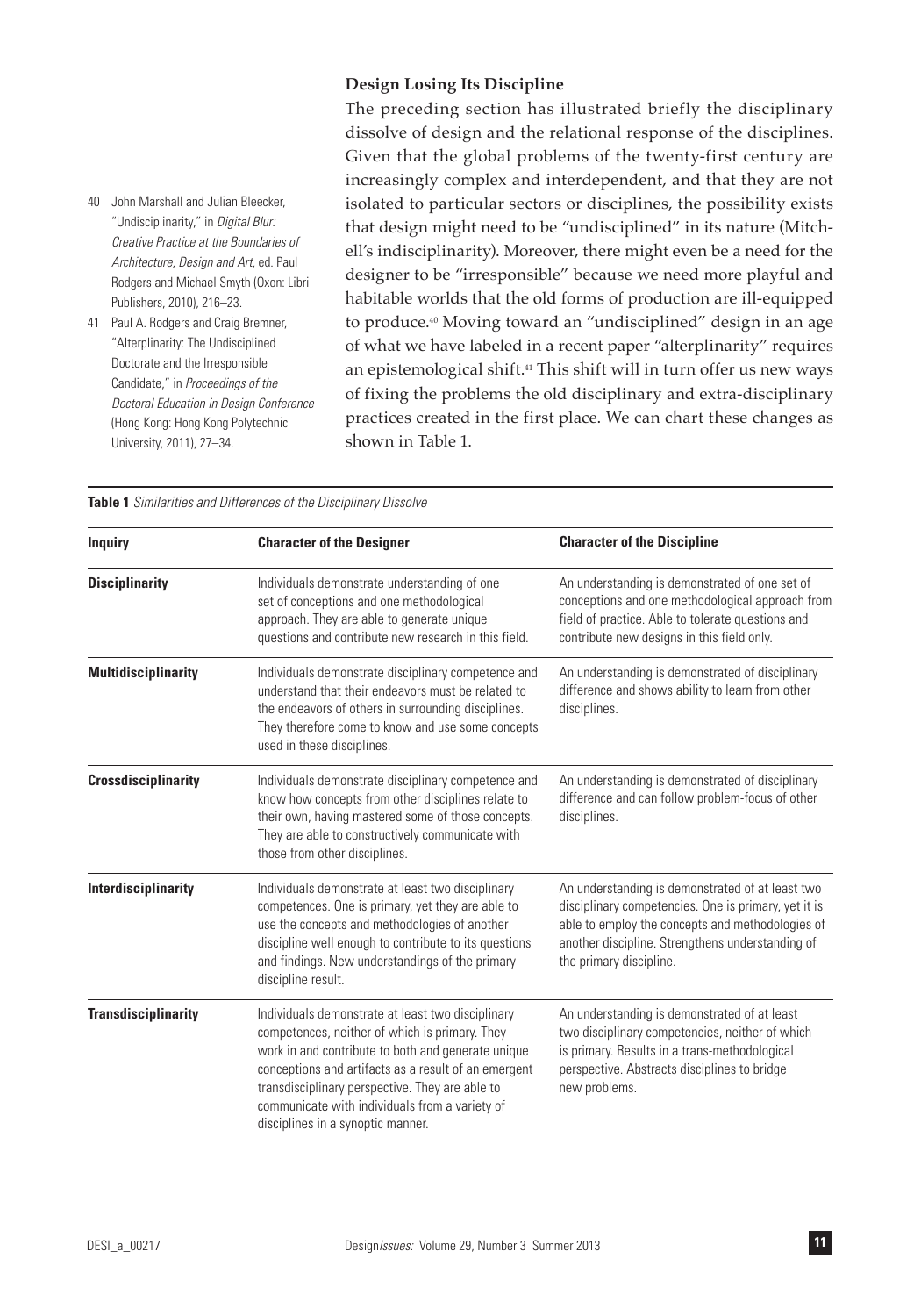**Table 1** Similarities and Differences of the Disciplinary Dissolve (continued)

| <b>Inquiry</b>             | <b>Character of the Designer</b>                                                                                                                                                                                                                                                                                                                                                                                                                                                                                                                                                                                                              | <b>Character of the Discipline</b>                                                                                                                                                                                                                                                                                                                                                                                                                                                                                         |
|----------------------------|-----------------------------------------------------------------------------------------------------------------------------------------------------------------------------------------------------------------------------------------------------------------------------------------------------------------------------------------------------------------------------------------------------------------------------------------------------------------------------------------------------------------------------------------------------------------------------------------------------------------------------------------------|----------------------------------------------------------------------------------------------------------------------------------------------------------------------------------------------------------------------------------------------------------------------------------------------------------------------------------------------------------------------------------------------------------------------------------------------------------------------------------------------------------------------------|
| Pluridisciplinarity        | This problem-solving mode combines disciplines that<br>are already related, such as design and engineering.<br>Some of the various domains in design itself involve<br>pluridisciplinarity. <sup>42</sup>                                                                                                                                                                                                                                                                                                                                                                                                                                     | An understanding is demonstrated of a combination<br>of disciplines that are already related in the various<br>domains within design itself.                                                                                                                                                                                                                                                                                                                                                                               |
| <b>Metadisciplinarity</b>  | This mode connects history/theory and practice so<br>as to overcome specialization; it seeks to develop an<br>overarching framework that differs from disciplinarity<br>in that it does not address single problems.                                                                                                                                                                                                                                                                                                                                                                                                                          | An understanding is demonstrated that shows an<br>effort to overcome disciplinarity by using methods<br>to construct overarching frameworks to connect<br>practices and their histories to new problems.                                                                                                                                                                                                                                                                                                                   |
| <b>Alterdisciplinarity</b> | Globalization and the proliferation of the digital<br>results in connections that are no longer "amid"<br>systems, cannot be measured "across systems, and<br>do not encompass a "whole" system. Instead, the<br>digital has generated an "other" dimension so that<br>we might now need to consider "alter-disciplinarity."43                                                                                                                                                                                                                                                                                                                | An understanding is demonstrated that shows an<br>ability to make connections that generate new<br>methods to identify "other" dimensions of design<br>activity and thought.                                                                                                                                                                                                                                                                                                                                               |
| <b>Undisciplinarity</b>    | Practice shifts from being "discipline-based" to<br>"issue- or project-based." <sup>44</sup> "Undisciplined" research<br>straddles the ground and relationships between<br>different idioms of distinct disciplinary practices.<br>Here a multitude of disciplines "engage in a pile-up<br>of jumbled ideas and perspectives. Undisciplinarity is<br>as much a way of doing work as it is a departure from<br>ways of doing work."45 It is an approach to creating<br>and circulating culture that can go its own way without<br>worrying about what histories-of-disciplines say is<br>"proper" work. In other words, it is "undisciplined." | An understanding is demonstrated that purposely<br>blurs distinctions and has shifted from being<br>"discipline-based" to "issue- or project-based;" an<br>ability to mash together jumbled ideas and meth-<br>ods from a number of different, distinct disciplinary<br>practices that can be brought together to create<br>new unexpected ways of working and new projects.<br>Displays an "anything goes" mindset that is not<br>inhibited by well-confirmed theories or established<br>working practices. <sup>46</sup> |

#### **Conclusion**

- 42 Joseph J. Kockelmans, "Why Interdisciplinarity?" in Interdisciplinarity and Higher Education, ed. Joseph J. Kockelmans (University Park, PA: Pennsylvania State University Press, 1979).
- 43 Nicolas Bourriaud, Altermodern Manifesto: "Postmodernism is Dead," 2009, www.tate.org.uk/britain/exhibitions/altermodern/manifesto.shtm (accessed March 15, 2012).
- 44 Stephen Heppell, RSA Lectures: Stephen Heppell-Learning 2016, 2006, www. eyfsonline.org/index.php/primaryvideos/ viewvideo/7297/headteacher/stephenheppell-learning-2016 (accessed March 15, 2012).
- 45 Marshall and Bleecker, "Undisciplinarity," 219.
- 46 Paul Feyerabend, Against Method, 4th ed. (London: Verso, 2010).

In Nicolas Bourriaud's altermodernity manifesto, he states that "[t] he times seem propitious for the recomposition of a modernity in the present, reconfigured according to the specific context within which we live—crucially in the age of globalization—understood in its economic, political and cultural aspects: an altermodernity."47 In a similar vein, we argue for an "alterplinarity:" "an other" disciplinarity in which design ("artist" for Bourriaud)…

 becomes "homo viator," the prototype of the contemporary traveller whose passage through signs and formats refers to a contemporary experience of mobility, travel and transpassing. This evolution can be seen in the way works are made: A new type of form is appearing, the journey form, made of lines drawn both in space and time, materi alizing trajectories rather than destinations. The form of the work expresses a course, a wandering, rather than a fixed space-time.<sup>48</sup>

This paper argues that the boundaries of the historic disciplines of design have been superseded by a boundless space/time we call "alterplinarity." The crises of professionalism in design, global